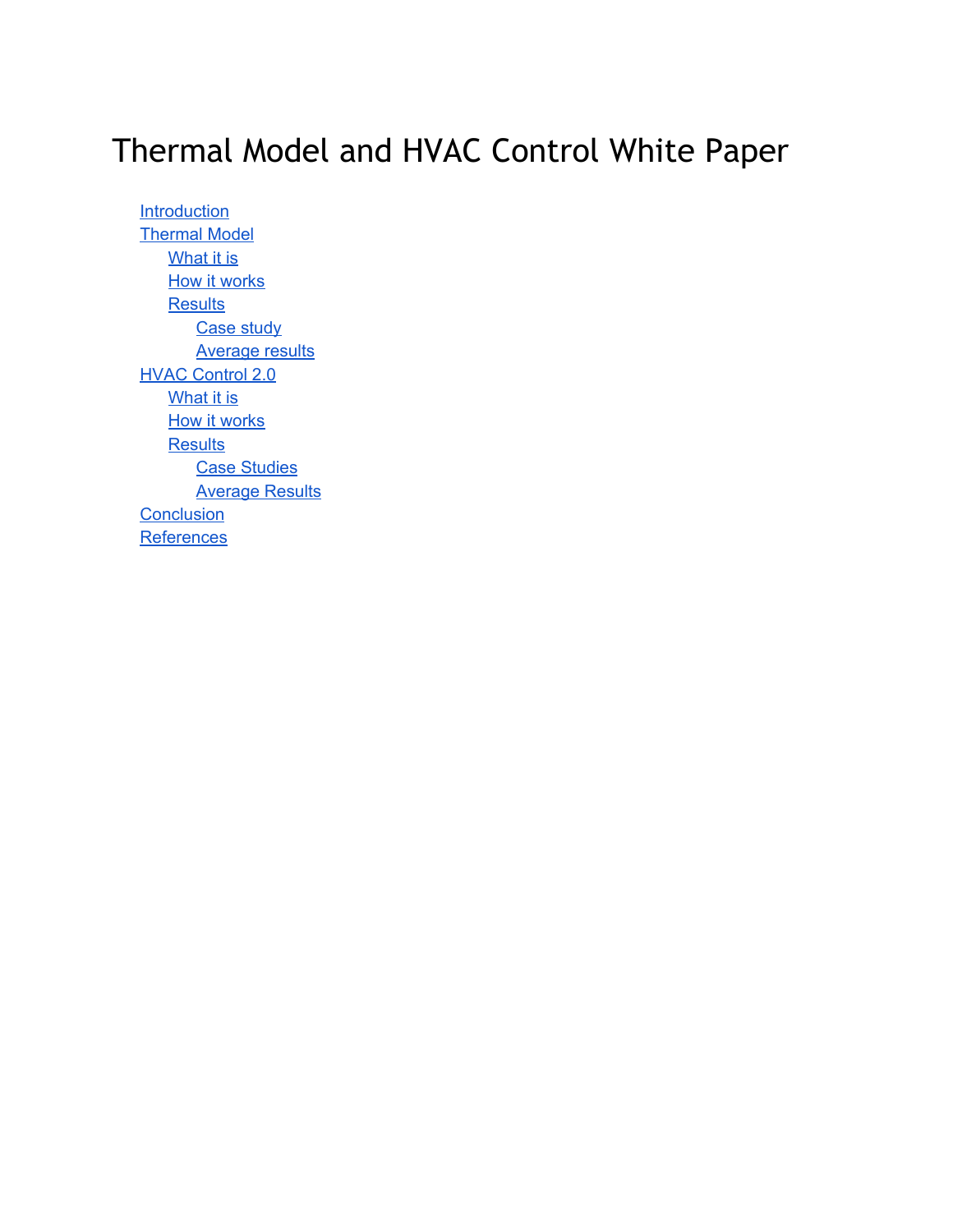### <span id="page-1-0"></span>Introduction

At Nest, we believe in continually improving our products. To do so, we use our software update technology to improve the performance of products already deployed in people's homes. In fall 2015, Nest updated all connected Nest thermostats to a new software release, version 5.1 with two significant improvements: a new home thermal model and new HVAC control algorithms.

Nest's home thermal model predicts the future temperatures inside a home based on the weather, current state of the home, and HVAC state. This new version of our home thermal model drastically increases the number of homes with well-performing models and improves prediction accuracy for all homes compared to our previous model. Better temperature predictions improve features such as Time-to-Temperature and Early-On.

HVAC Control 2.0 uses the new home thermal model to choose better HVAC control strategies (when to turn on/off your heating/cooling equipment) on the thermostat to optimize comfort and HVAC energy usage, providing significant additional savings for multi-stage and heat pump systems compared to Nest's previous controller. In addition, the new HVAC 2.0 controller maintains the indoor temperature closer to the target temperature than before. Both of these features personalize the modeling and control of the thermostat to individual homes and systems, improving comfort and efficiency for users.

#### **Highlights:**

- Nest's home thermal model predicts the temperature inside the home at any future time based on the weather, current state of the home, HVAC state, and other inputs.
- The thermal model is used for features such as Early-On, Time-to-Temperature, [Heat](https://nest.com/support/article/What-is-Heat-Pump-Balance) Pump [Balance,](https://nest.com/support/article/What-is-Heat-Pump-Balance) Rush Hour [Rewards,](https://nest.com/support/article/What-is-Rush-Hour-Rewards) True [Radiant](https://nest.com/support/article/What-is-True-Radiant) and HVAC Control.
- For all systems, the new home thermal model improves Nest's ability to accurately predict the indoor temperature one hour in the future relative to the previous model. In addition, it also increases by 60% the number of homes with very accurate thermal models relative to the previous model.
- HVAC Control 2.0 uses the new home thermal model to find the optimal HVAC control for each individual home. In homes running multi-stage or heat pump HVAC systems, HVAC Control 2.0 can achieve incremental savings: our simulations predict incremental HVAC energy savings of 3.8% for multi-stage heating systems, 6.5% for heat pump systems, and 5.4% for multi-stage cooling systems (all when compared to the previous controller).
- HVAC Control 2.0 also maintains the temperature up to 20% closer to the target temperature for all systems, compared to the existing pre-2.0 HVAC Controls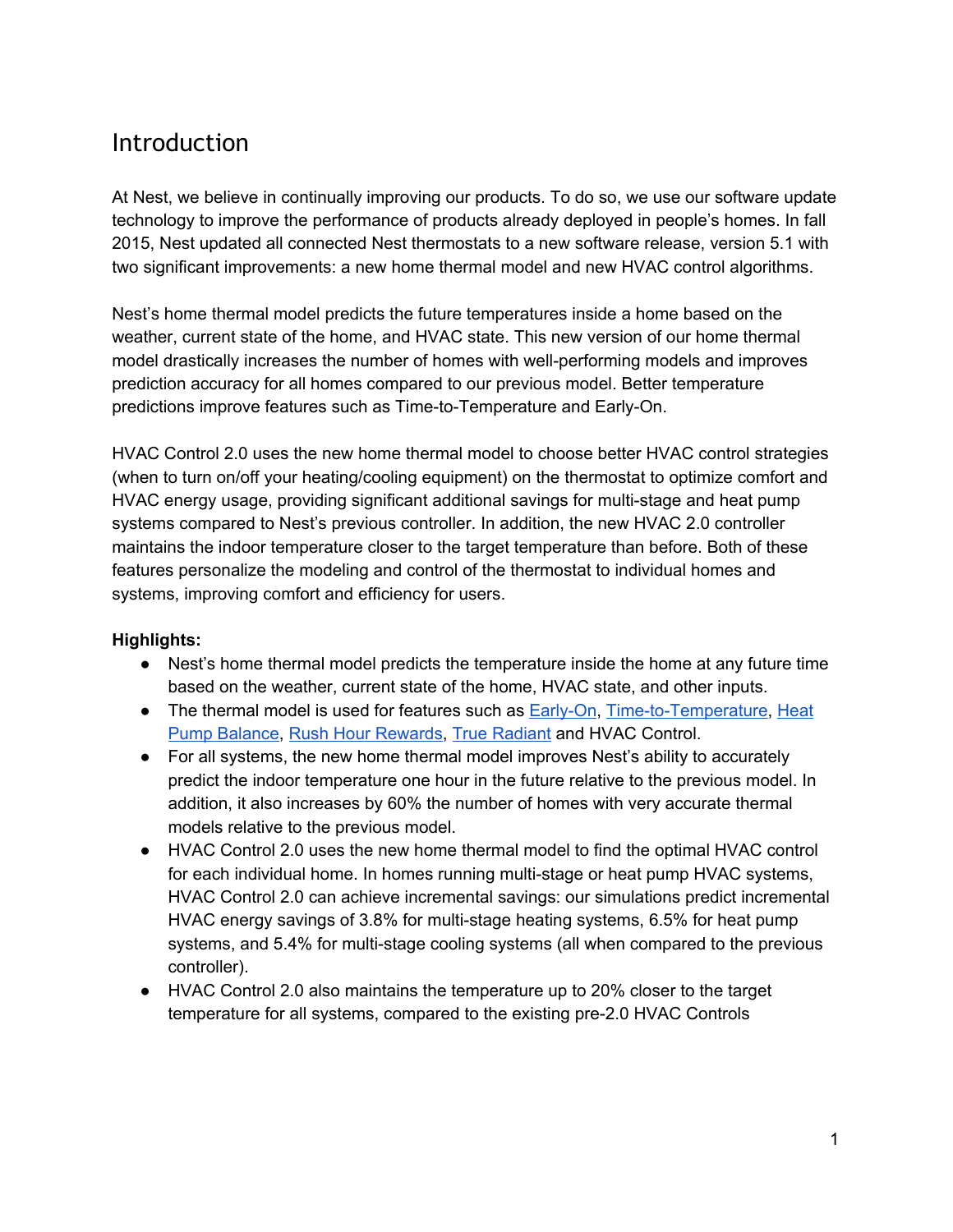### <span id="page-2-0"></span>Thermal Model

### <span id="page-2-1"></span>**What it is**

The home thermal model is one of the core technologies on the Nest thermostat. It allows the thermostat to learn how quickly a house warms up and cools down over time, under varying external conditions. Because no two houses are exactly the same, these characteristics tend to vary a lot across different houses. For example, if your house is well insulated and it is cold outside, the heat will be retained for a much longer period of time than for a home that is very leaky. Nest uses state of the art machine learning algorithms to determine the thermal properties of each home individually. And once the thermostat understands how the house warms up and cools down, it allows it to keep users much more comfortable while maximizing their energy savings.

Predictions of the temperature inside a house are used by several features on the Nest Thermostat that are important to both comfort and energy savings. Examples of these features are: Time-to-Temperature (a prediction of when the target temperature will be reached), Early-On (a feature to begin heating or cooling the home in advance of an upcoming setpoint so that the home is at the temperature you want at the time you want it), True [Radiant](https://nest.com/support/article/What-is-True-Radiant) (a feature that enables better scheduling and avoids over-shooting temperatures often associated with radiant heating systems), Heat Pump [Balance](https://nest.com/support/article/What-is-Heat-Pump-Balance) (a feature that balances the use of faster-but-more-expensive auxiliary heating with slower-but-less-expensive heat pump heating), Rush Hour [Rewards](https://nest.com/support/article/What-is-Rush-Hour-Rewards) (a feature that that helps you earn money back from your energy company by using less energy when everyone else is using more), and HVAC Control (which will be discussed in more detail later in this white paper). All of these features benefit from knowledge of how the temperature in the house responds to the HVAC system as well as the outdoor weather and humidity.

With the new home thermal model, Nest has improved its ability to predict the home's temperature at a point in the future. This means that the existing features on the Nest Thermostat that use the thermal model are also improved because of this update, thus improving the overall user experience.

### <span id="page-2-2"></span>**How it works**

When learning the thermal model for a house, the algorithm uses sensor observations provided by the Nest Thermostat. Among other things, the thermostat measures the temperature and humidity inside the home throughout the day, as well as the state of the HVAC system. Additionally, the thermostat gets information through the Internet about the weather conditions and outdoor temperature from weather stations that are in the same area.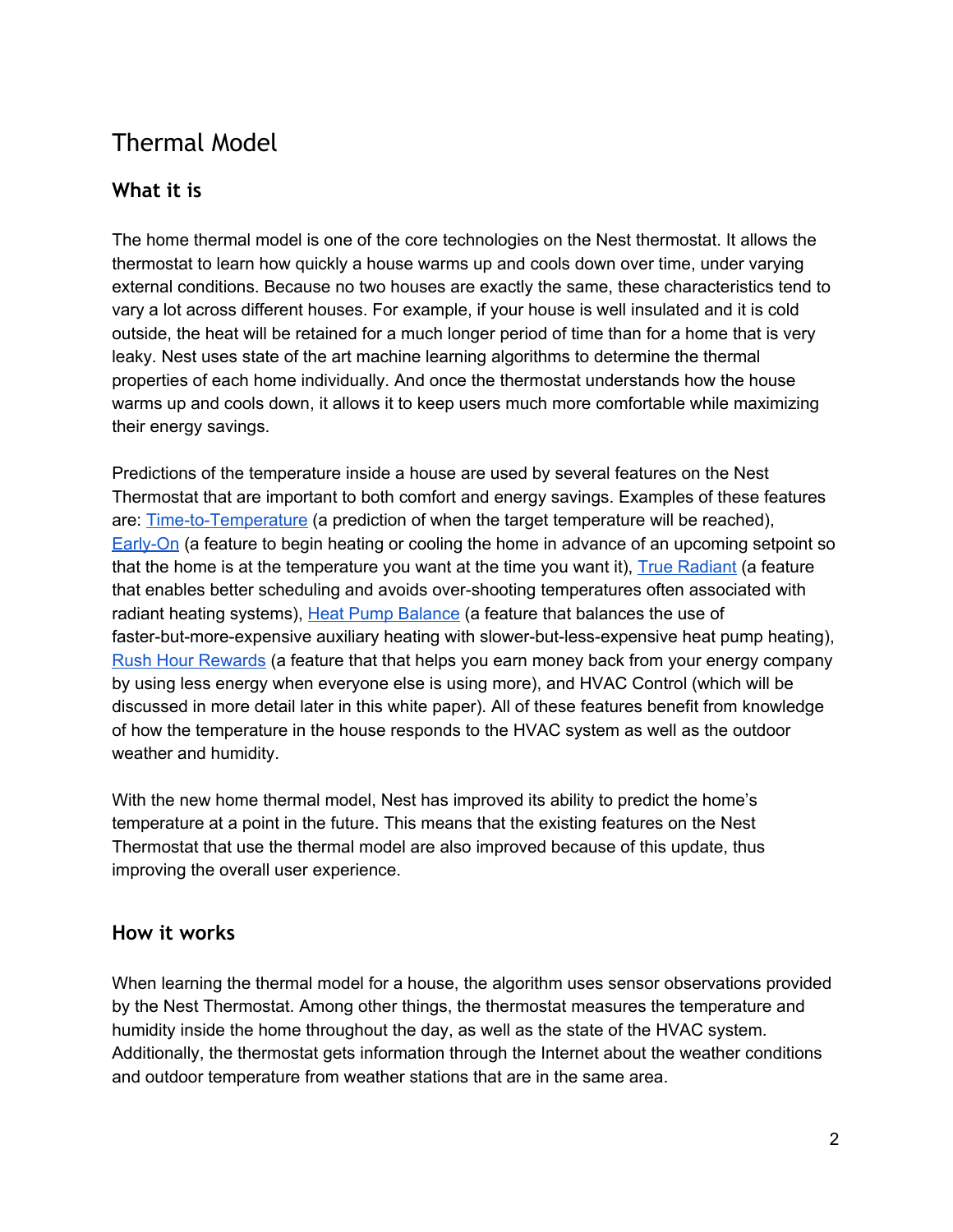Using all this data, Nest then utilizes sophisticated machine learning techniques to build a model that captures the thermal dynamics inside the house. This is done uniquely for each house based on that house's data, and no two homes have the same thermal model. One of the biggest challenges is that Nest doesn't have any knowledge about the characteristics of the house such as the size, layout, leakiness, HVAC system, or thermostat location. Without knowing these characteristics, the thermostat must predict the indoor temperature accurately just by looking at how the temperatures and humidities inside and outside the house change over time.

Our solution to this problem is to build a model inside a model. The inner layer of the model captures the internal dynamics of the house, whereas the outer layer captures how the house interacts with external conditions (e.g. the weather and HVAC system configuration) and how it drives sensor observations (e.g. the indoor temperature and humidity). By introducing this separation, we are able to learn accurate models for many different types of houses. An overview of this new modeling strategy can be found in Figure I.



Figure I: Schematic overview of the two separate layers in the new thermal modeling strategy.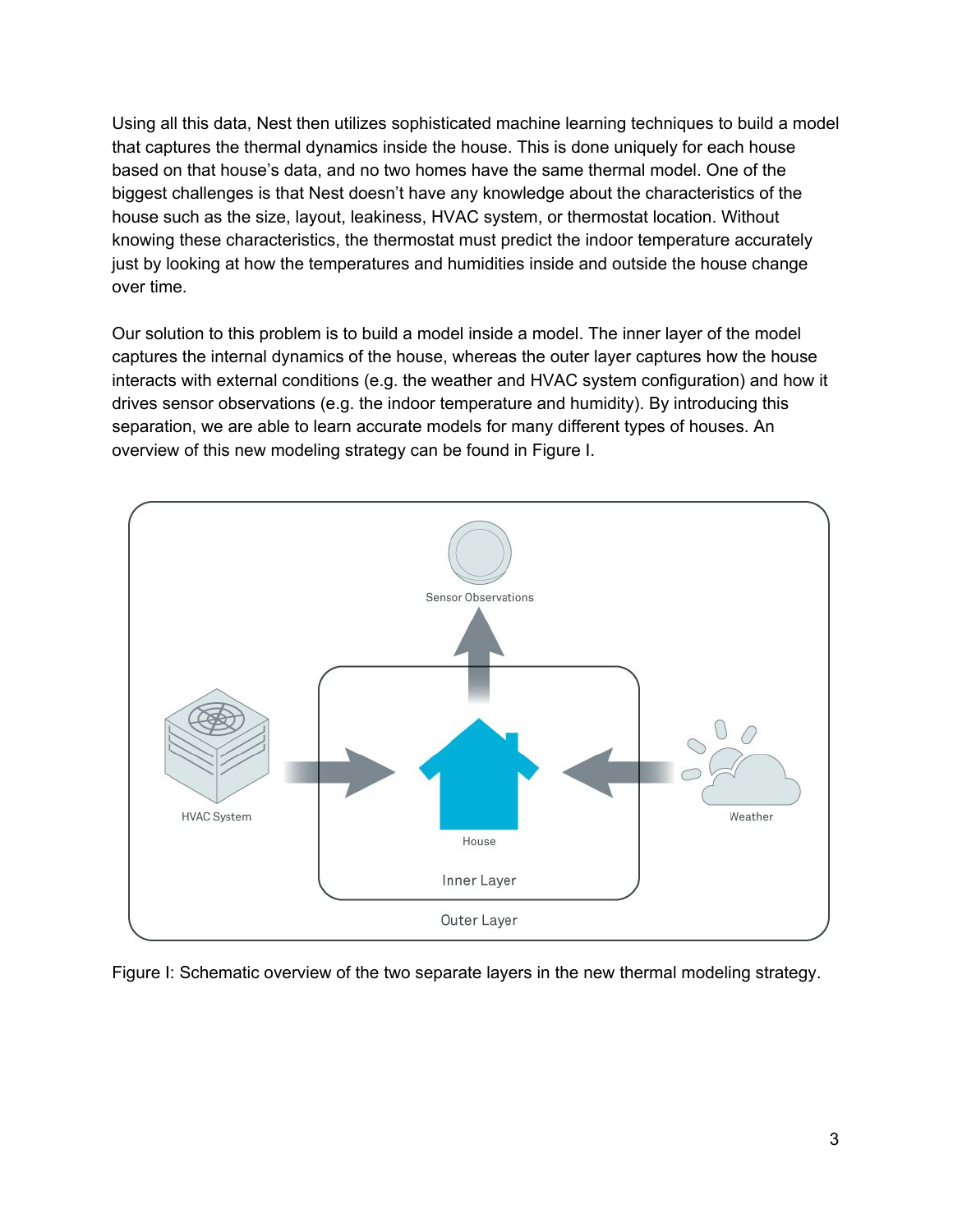### <span id="page-4-0"></span>**Results**

<span id="page-4-1"></span>**Case study**

One of the core metrics we use to assess the performance of our home thermal model is how well it is able to predict the indoor temperature at some specific point in the future. If we can accurately predict the home's future temperature, we can do a better job controlling it to precise requirements. In Figure II we look at an example of the new thermal model and the previous model predicting the indoor temperature for a house in Austin, Texas during the summer. Both models provide accurate future temperature predictions, but the improvements of the new model can be seen.



Figure II: The predictive performance of the new home thermal model (blue line) versus the previous model (green line) evaluated against the actual indoor temperature (black line).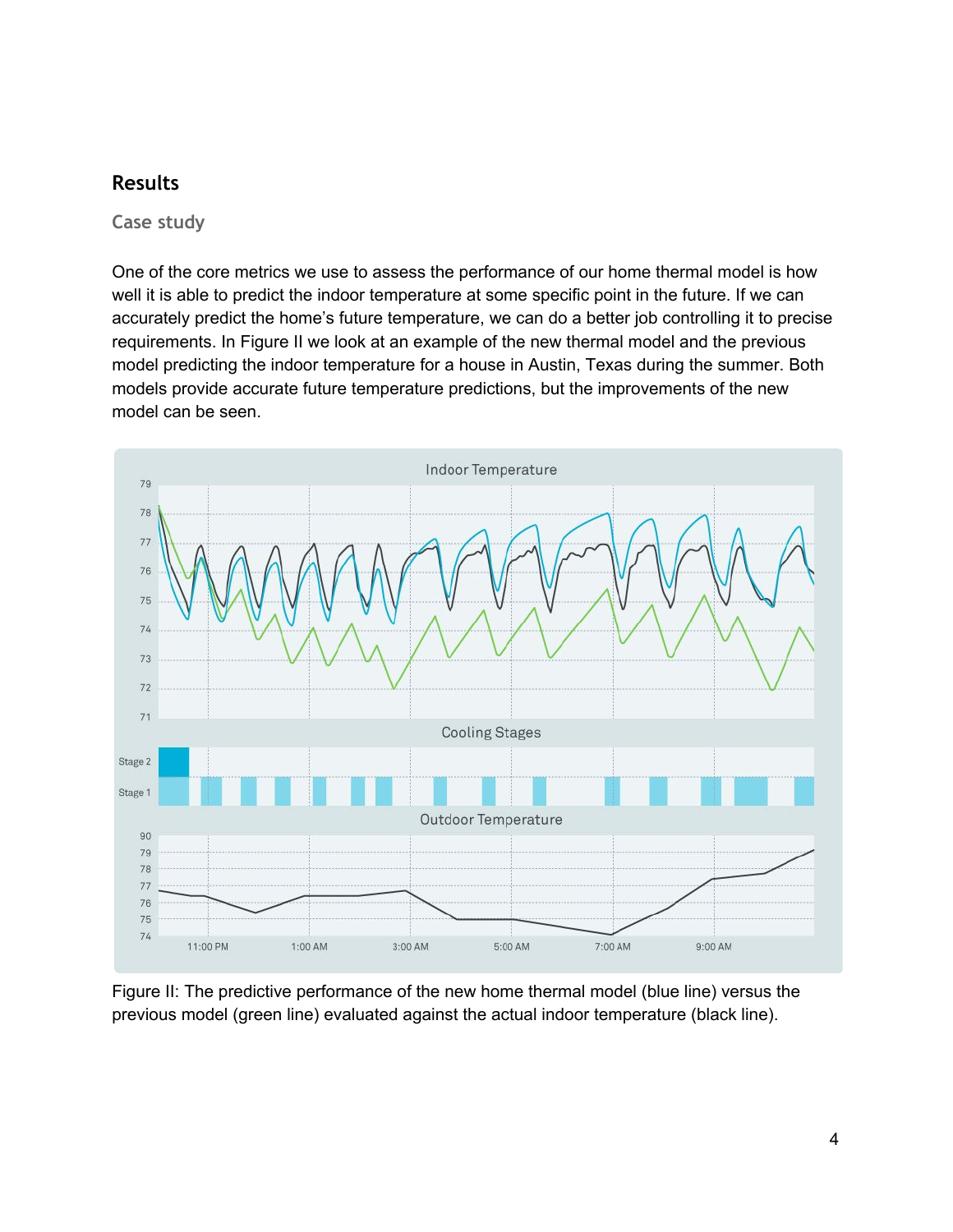#### <span id="page-5-0"></span>**Average results**

In addition to the case study, we show how the model's one-hour ahead temperature predictions compare with the previous model. In this context we look at the prediction accuracy for a random set of 1000 houses with heating systems during the winter (Figure III), and 1000 houses with cooling systems during the summer (Figure IV). These plots show a histogram of the average prediction accuracy (difference between prediction and actual temperature) in predicting the indoor temperature one hour in the future for both models on both heating and cooling systems.

For heating systems, the number of homes with highly accurate thermal models (prediction accuracy better than 1.8 ℉per hour) is increased by over 60% compared to the previous model. Similarly, for cooling systems, the number of homes with highly accurate thermal models (prediction accuracy better than 1.8 F per hour) is more than doubled. In addition to increasing the number of highly accurate models, all homes see improvements in the prediction accuracy compared to the previous thermal model. Using these more accurate predictions of a home's thermal conditions, we have developed a new feature called HVAC Control 2.0 that is better able to precisely hit desired comfort settings without expending extra energy to hit those targets.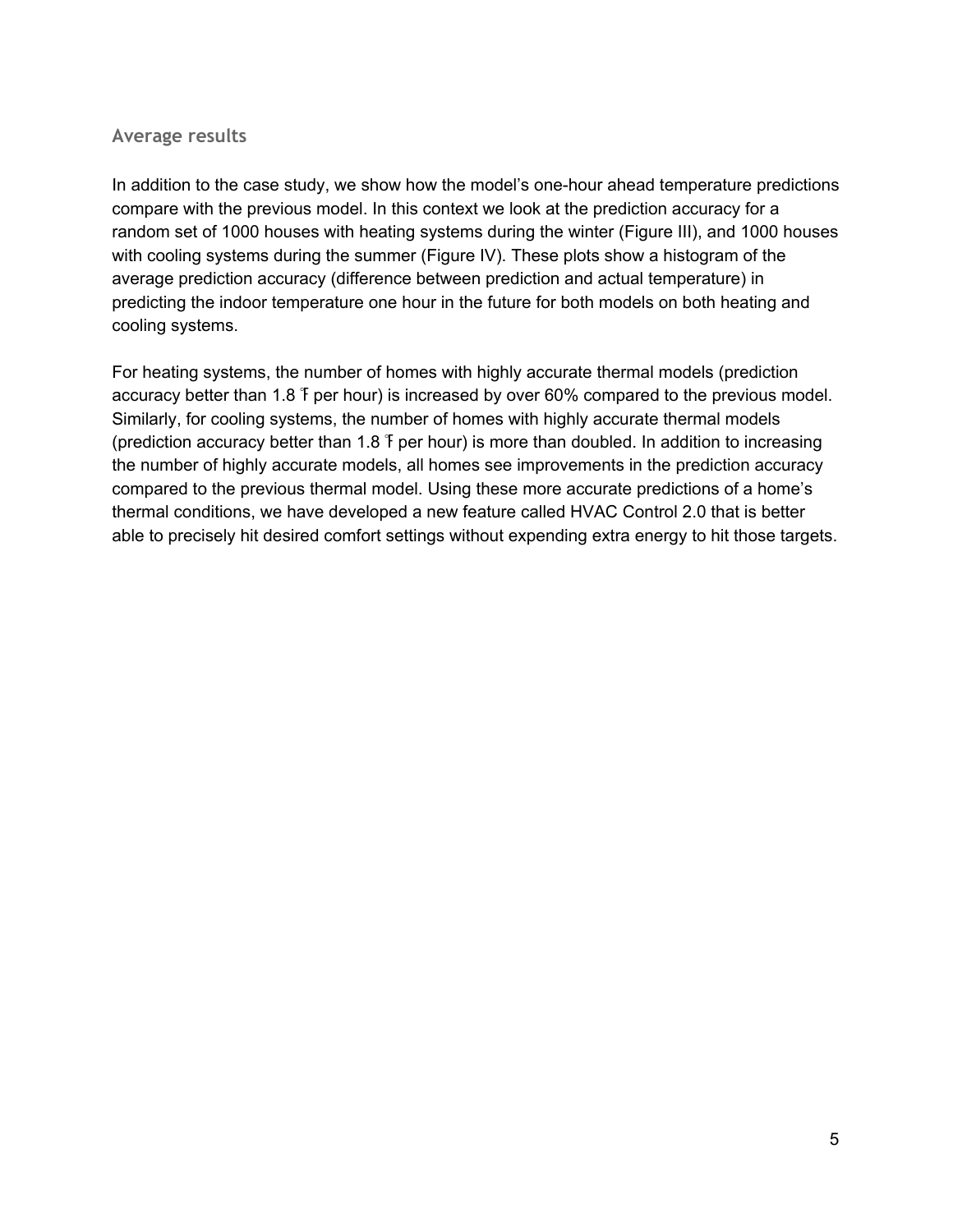

Figure III: The one-hour ahead indoor temperature prediction accuracy for the new model (top) versus the previous model (bottom) for a set of 1000 houses with heating systems during the winter. The orange line represents the median and the green line the 95th percentile value.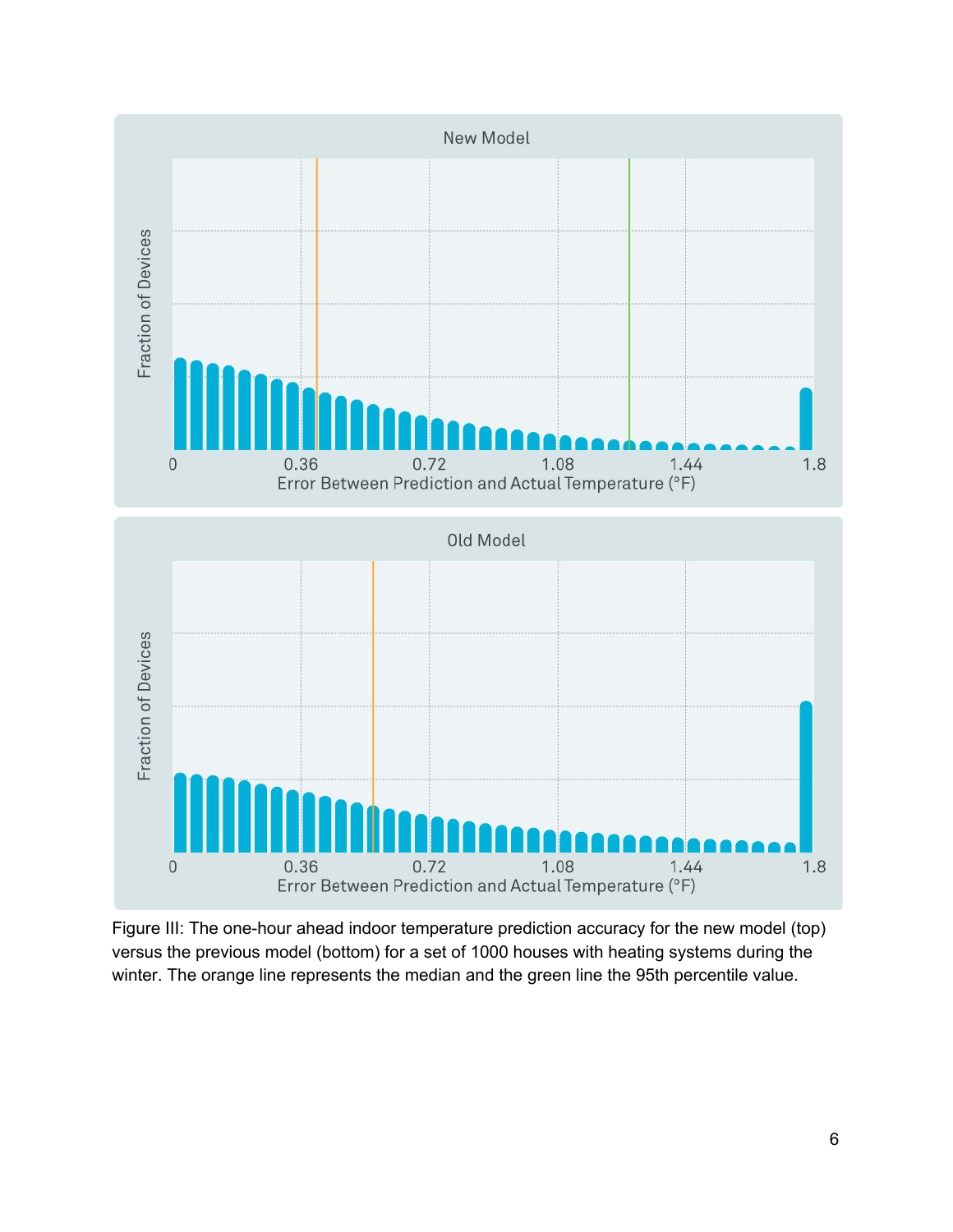

Figure IV: The one-hour ahead indoor temperature prediction accuracy for the new model (top) versus the previous model (bottom) for a set of 1000 houses with cooling systems during the summer. The orange line represents the median and the green line the 95th percentile value.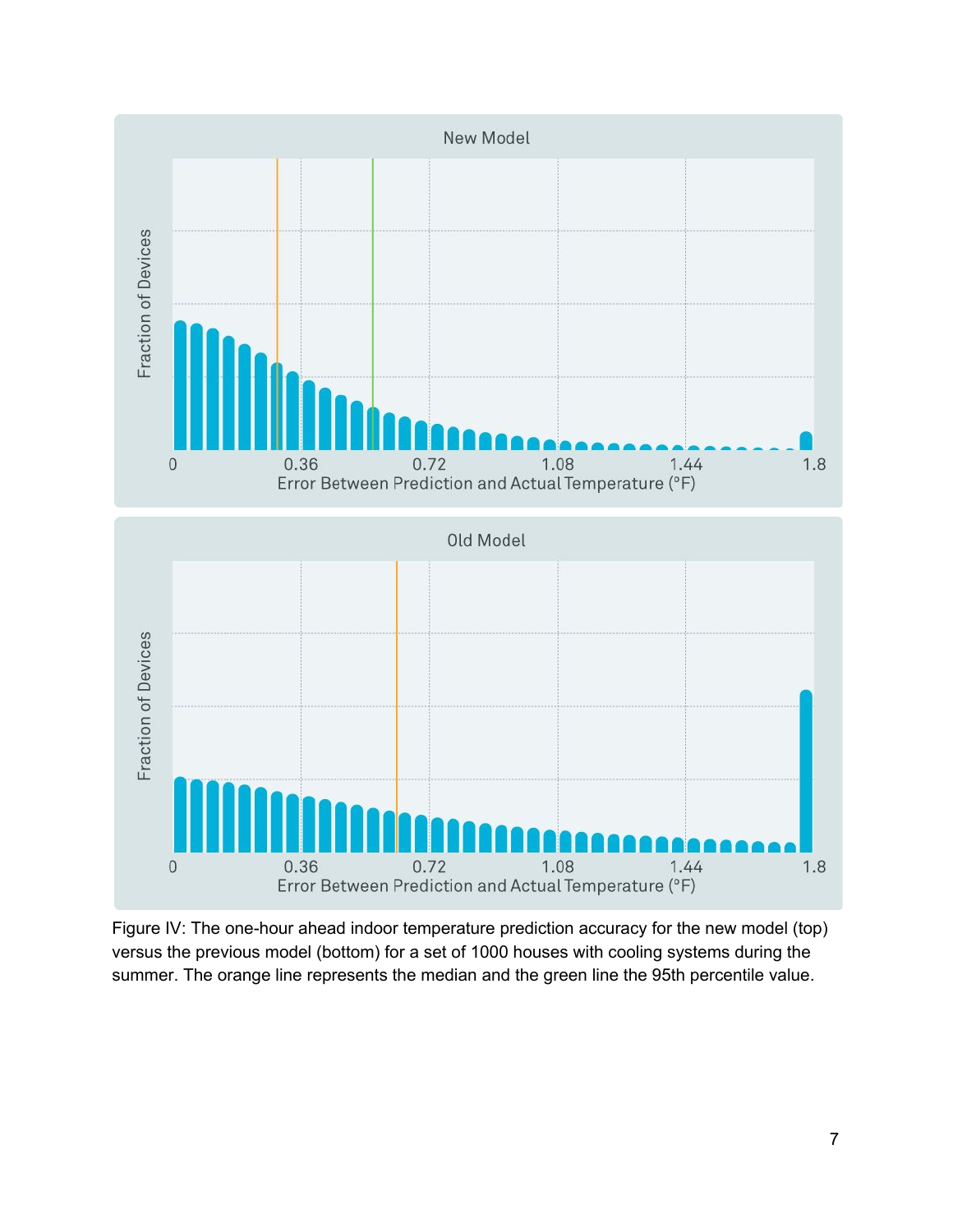## <span id="page-8-0"></span>HVAC Control 2.0

### <span id="page-8-1"></span>**What it is**

HVAC Control 2.0 is a new feature available for all Nest Thermostat customers that changes the way the thermostat decides when and for how long to run the HVAC system. This new feature takes advantage of the home thermal model to customize the control of the HVAC system for each individual home, improving efficiency and comfort for users. These improvements allow us to achieve an even more tailored level of comfort, while achieving significant savings for multi-stage and heat pump systems when compared to traditional controllers.

Traditionally, thermostats control HVAC systems using a technique called bangbang control [Sonneborn and Van Vleck (1965)]. Bang-bang control sets a maintenance band around the setpoint temperature, for example with 0.5 f on either side of the setpoint temperature (Figure V). The system will run the A/C until the temperature hits the lower maintenance band, and then keep the A/C off until the temperature reaches the upper maintenance band. These behaviors are reversed for heating. This control technique ensures that the temperature is kept within a band around the desired temperature and that the HVAC system is not cycling on and off too frequently. For multi-stage systems, thermostats have some simple rules that determine when to use higher vs lower stages of HVAC based on the size of the setpoint change.



Figure V: An example of how the temperature in a home is controlled with a bang-bang control system. The AC is turned on with the indoor temperature hits the upper maintenance band and turned off when it hits the lower maintenance band.

Bang-bang control is a classical technique that has been around for decades. However, it has some drawbacks. The maintenance bands are applied to every house, regardless of whether that particular house is leaky or well insulated, or how efficient the HVAC system is. The bang-bang controller does not have any knowledge of upcoming schedule setpoints. For example, it may end up cooling right before an increase in the setpoint, or vice versa.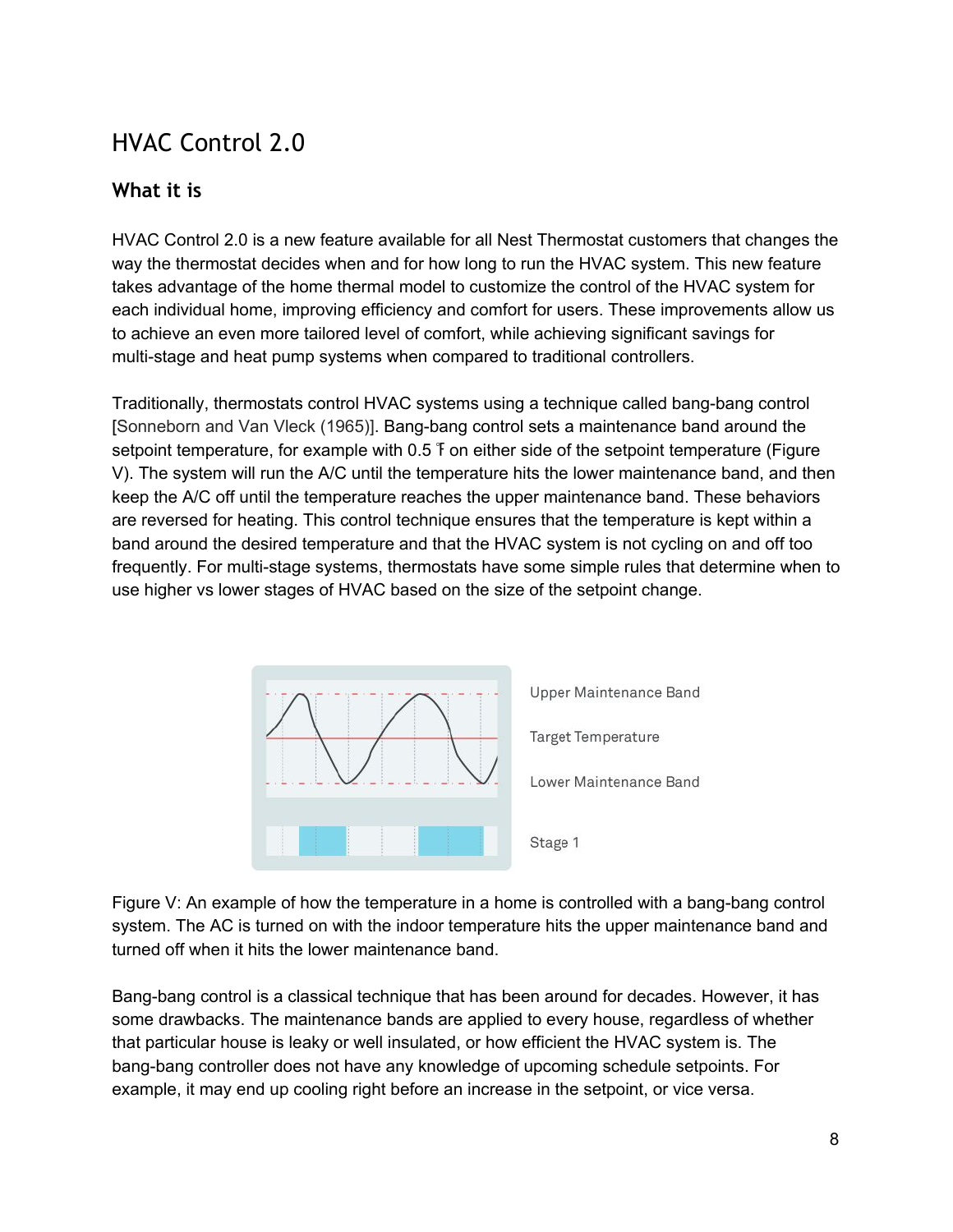Multi-stage controllers choose between higher or lower HVAC stages using generic rules that are not specific to each house and HVAC system.

With the more accurate thermal model that Nest has developed, Nest can improve upon this classical control technique and personalize the control of the HVAC system to each house accounting for the specific HVAC system, house, schedule, and weather. For example, if there is an upcoming setpoint increase, the controller can time the HVAC controls so that it is not cooling immediately before the setpoint increase. If there is warm weather outside, the controller can know to stop running the heater before reaching the upper maintenance band so that the house does not get over-heated. By customizing the control of the HVAC system to the particular house, this feature provides both saving and efficiency improvements over traditional control. HVAC Control 2.0 will be active on all systems except for True [Radiant](https://nest.com/support/article/What-is-True-Radiant) systems, for which Nest already uses alternate advanced control techniques.

### <span id="page-9-0"></span>**How it works**

HVAC Control 2.0 uses the thermal model to optimize the control of the HVAC system. It simulates many different ways that it could control the HVAC system. It must choose when to turn the system on, which stage of the system to turn on, how long to run that stage of the system, when to switch to a different stage, and when to turn the system off. It makes these choices while considering the current state of the home, the outdoor weather, and the upcoming schedule.

Figure VI shows a set of example control approaches that HVAC Control 2.0 might investigate. In this example, it is deciding how to heat the home from 71.5 F to 76 F. It tries heating with all stage 1 heat, all stage 2 heat, and combining the two stages in different orders and lengths. For each approach, HVAC Control 2.0 uses the thermal model to predict how the indoor temperature will change given the HVAC state. It then gives each approach a score based on the HVAC runtime (weighted by how much power each stage uses to run) and the temperature in the house. The controller chooses the approach with the best score - the one with the best comfort and HVAC energy usage. The controller repeats this process every few minutes, whenever there is an updated temperature reading or scheduled setpoint.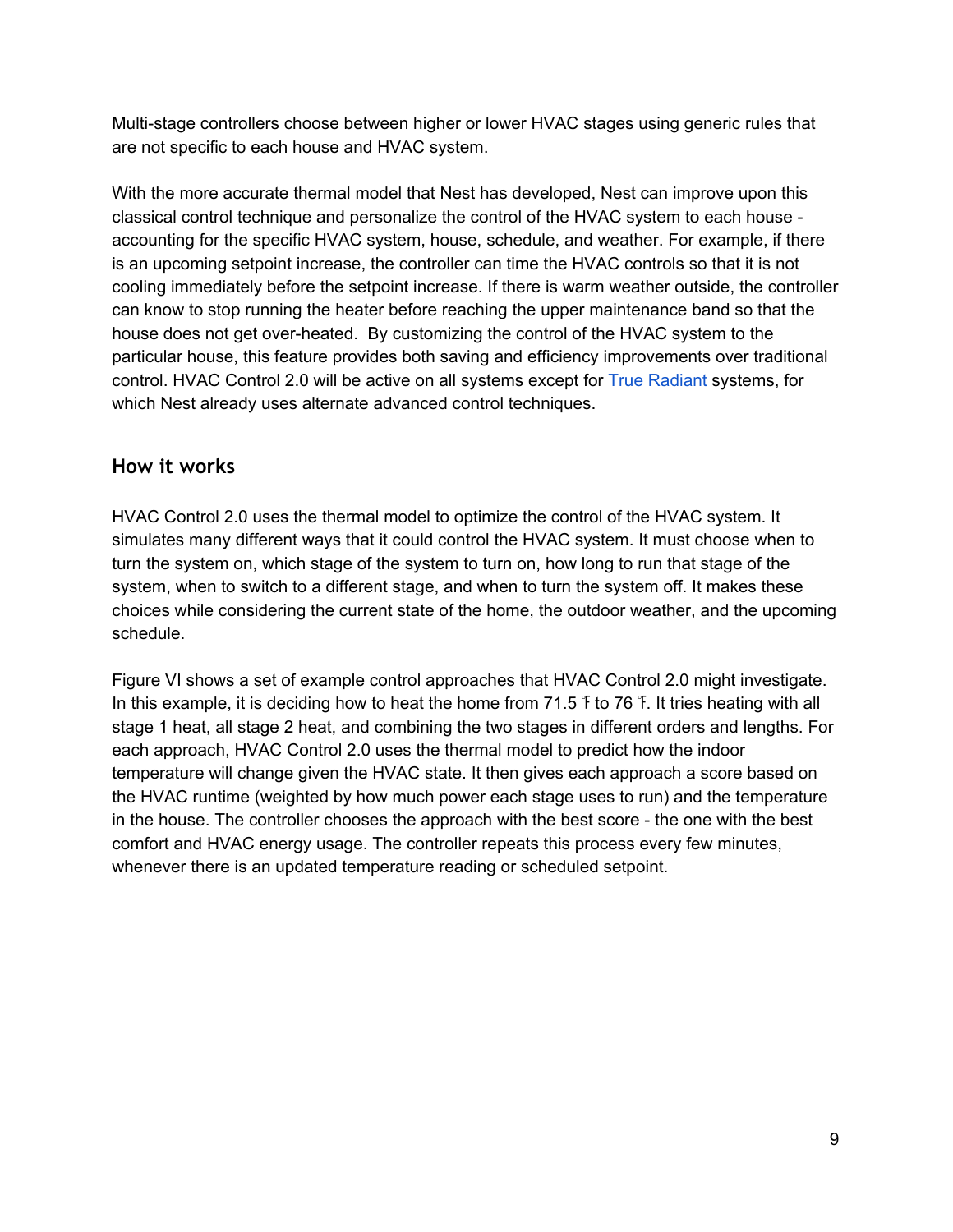

Figure VI: Example control approaches that HVAC Control 2.0 evaluates in its search for the optimal control for a scenario where the setpoint has just been increased by over 4 ℉. It tries out (a) only stage 1 heat, (b) only stage 2 heat, (c) running stage 2 heat and then stage 1 heat, (d) running stage 1 heat and then stage 2 heat, and (e) running stage 2 heat, then stage 1 heat, and stopping early to avoid overshooting.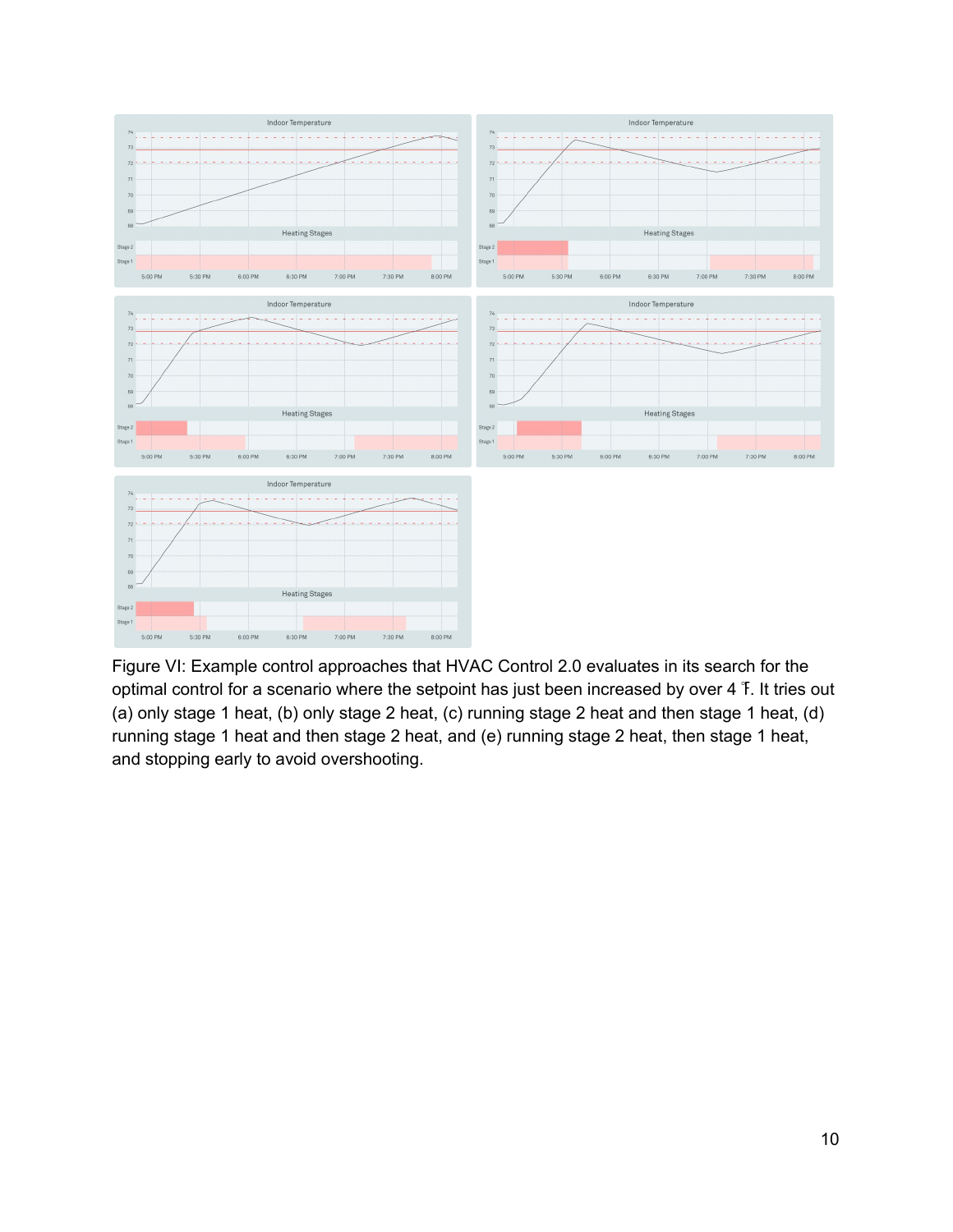### <span id="page-11-0"></span>**Results**

#### <span id="page-11-1"></span>**Case Studies**

HVAC Control 2.0 is able to provide customers with improvements in both comfort and efficiency over traditional control. Figure VII shows an example where HVAC Control 2.0 improves on efficiency over the typical control by planning for the upcoming weather. Knowing that a heat wave is coming in the new few hours, it does not heat the home as far past the setpoint temperature as usual, relying on the warmer weather to maintain the warm temperature for a long time. This approach both prevents the house from over-heating past the desired setpoint and saves the system from running more heating than necessary.



Figure VII: HVAC Control 2.0 vs traditional control in a scenario with an impending heat wave.

Another way that HVAC Control 2.0 provides better comfort and efficiency is through better control of multi-stage systems. Figure VIII shows an example of a system with a heat pump and auxiliary heat. Normally the auxiliary heat draws much more power (and is thus more expensive than the heat pump). HVAC Control 2.0 uses auxiliary heat to heat up past the setpoint temperature, and then runs the heat pump for a long period of time to maintain the temperature evenly. This approach both maintains a more even comfortable temperature and reduces the amount of costly auxiliary heating usage compared to the previous controller, which cycles the entire system off after running auxiliary heat.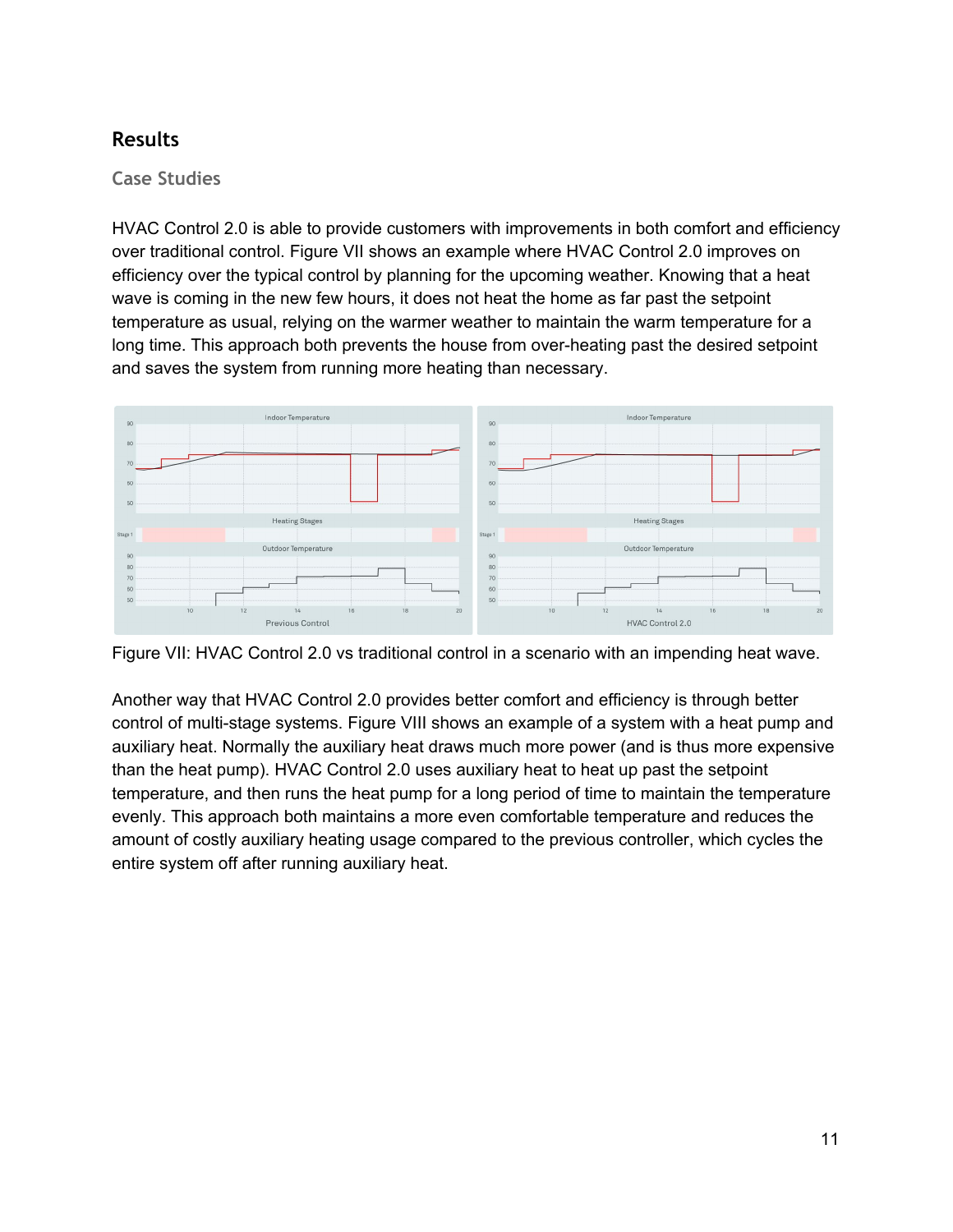

Figure VIII: Traditional control (left) and HVAC Control 2.0 (right) controlling a heat pump plus auxiliary heating system. On the left, the system turns off the heat after each aux cycle, with the temperature fluctuating more than with the controller on the right.

### <span id="page-12-0"></span>**Predicted Results**

Table 1 shows the average HVAC energy usage improvements predicted for different cooling and heating systems. To generate these results, we simulated control of hundreds of systems of each type (single stage heating, single stage cooling, multi-stage heating, multi-stage cooling, and heat pumps) using their actual weather and schedule from a random day in either January 2015 for heating systems or July 2014 for cooling systems. Simulations were run using various system types for each mode (e.g. forced air, electric, heat pump, single-stage, multi-stage, etc).

The savings anticipated by HVAC Control 2.0 vary by system type. The control of single-stage systems without Early-On enabled is already well-optimized and this update does not make a large impact on their energy efficiency. However, for multi-stage and heat pump systems, the savings may be significant. The simulations show that the average multi-stage heating system saves 3.8% HVAC energy usage, heat pump systems save an average of 6.5%, and multi-stage cooling systems save an average of 5.4% versus traditional bang bang control. These savings predictions account for the fact that higher stages draw more power than lower stages.

| System Type                                               | Multi-Stage Heating | Heat Pump Heating | Multi-Stage Cooling |
|-----------------------------------------------------------|---------------------|-------------------|---------------------|
| <b>Predicted Average</b><br><b>HVAC Energy</b><br>Savings | 3.8%                | 6.5%              | 5.4%                |

Table 1: Predicted average HVAC energy savings for HVAC Control 2.0 when compared to Nest's previous control, separated by system type. These predictions are based on simulations of hundreds of devices of each system type.

In addition to savings, HVAC Control 2.0 can improve comfort, as simulations show that the controller maintains the indoor temperature 16.3% closer to the target temperature for heating and 20.4% closer for cooling than the previous controller. The comfort improvements are measured with one-sided-error. For example, for heating, the one-sided error measures how far